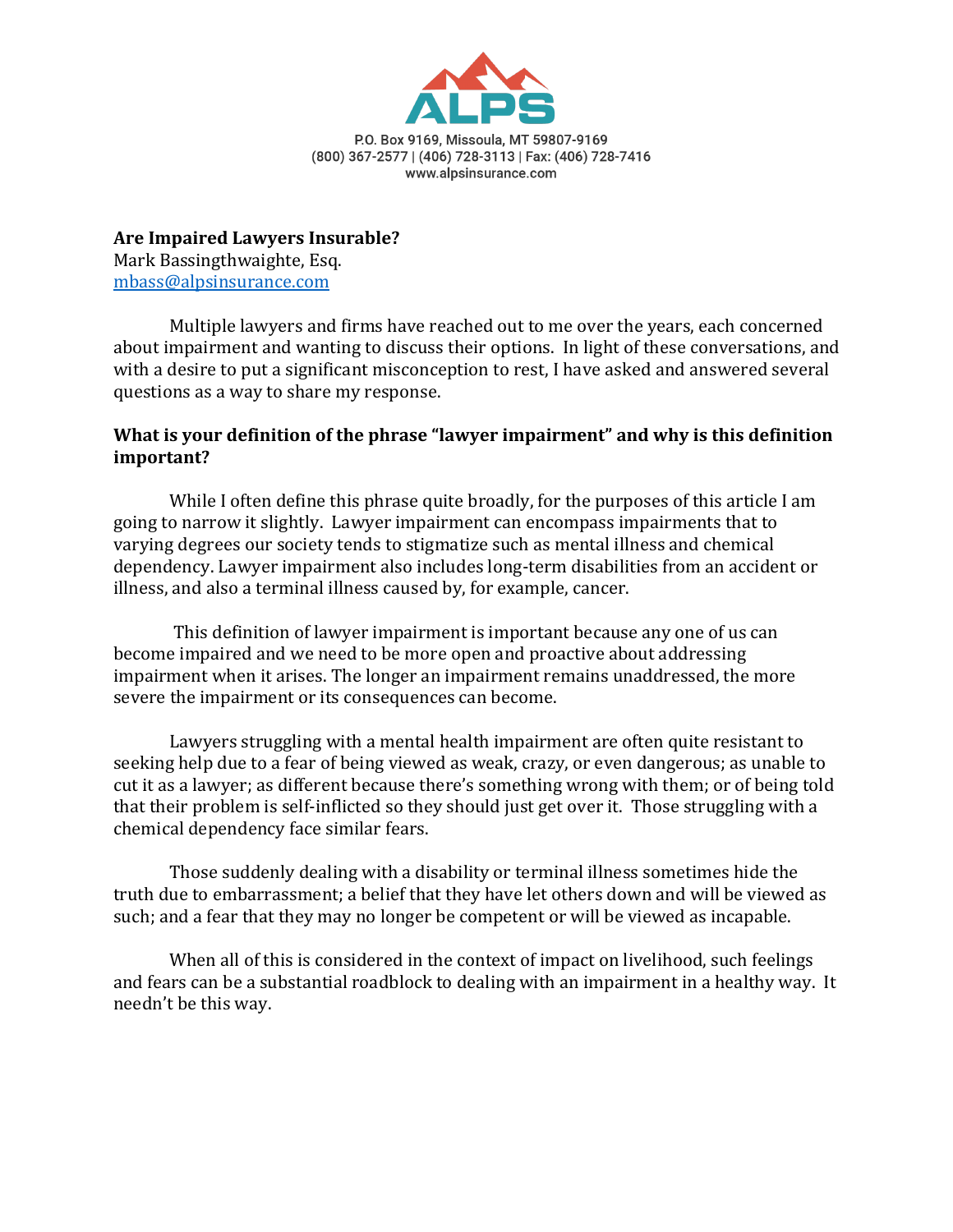

## **Okay, so what is the significant misconception?**

There is a significant misconception that there will be some type of negative repercussion if a firm's malpractice insurer somehow learns that one of its lawyers is impaired. Worries include being charged higher premiums, being denied continuous coverage, having someone forced into quitting the practice of law, being told how the firm must manage the situation in order to remain insurable, and the list goes on. The overriding concern is one of insurability.

Here's the reality. There is no truth to any of this. Malpractice insurance applications don't ask firms to disclose the number of firm attorneys who are currently struggling with depression, being treated for a terminal illness, or have an opioid addiction. The fact that one or more firm attorneys may have an impairment in and of itself doesn't matter. Should an insurer come to learn of an impairment, perhaps in the process of handling a claim, the concern will be whether the impairment is being responsibly addressed.

Think about it this way: There's a huge difference between a lawyer who refuses to acknowledge he is an alcoholic and a lawyer who recognizes that a drinking problem exists and seeks appropriate help. Life happens and insurers understand that. It's the fallout of failing to appropriately address the issues that can result in adverse consequences with your insurance coverage, not the impairment itself.

Look at it from an insurer's perspective. Which firm would you rather insure: 1) a firm that has a culture of zero tolerance for even acknowledging that someone might be impaired, or 2) a firm that recognizes life happens and is culturally supportive of whoever might be dealing with an impairment?

I assure you the zero-tolerance firm is a much higher risk. Denial, intentional ignorance, and intolerance create conditions that allow potential problems to fester and multiply. That's high risk. Openness, empathy, and support leads to the exact opposite outcome. This is a far more acceptable risk.

Insurers are in the business of evaluating risk and you are in control of what that risk looks like. Stated another way, individuals and even firms are not defined by the circumstances they find themselves in. They are defined by how they respond to the situation. Again, life happens. Rise to the occasion.

## With this misconception put to rest, do you have any practical advice to share about dealing with an impairment?